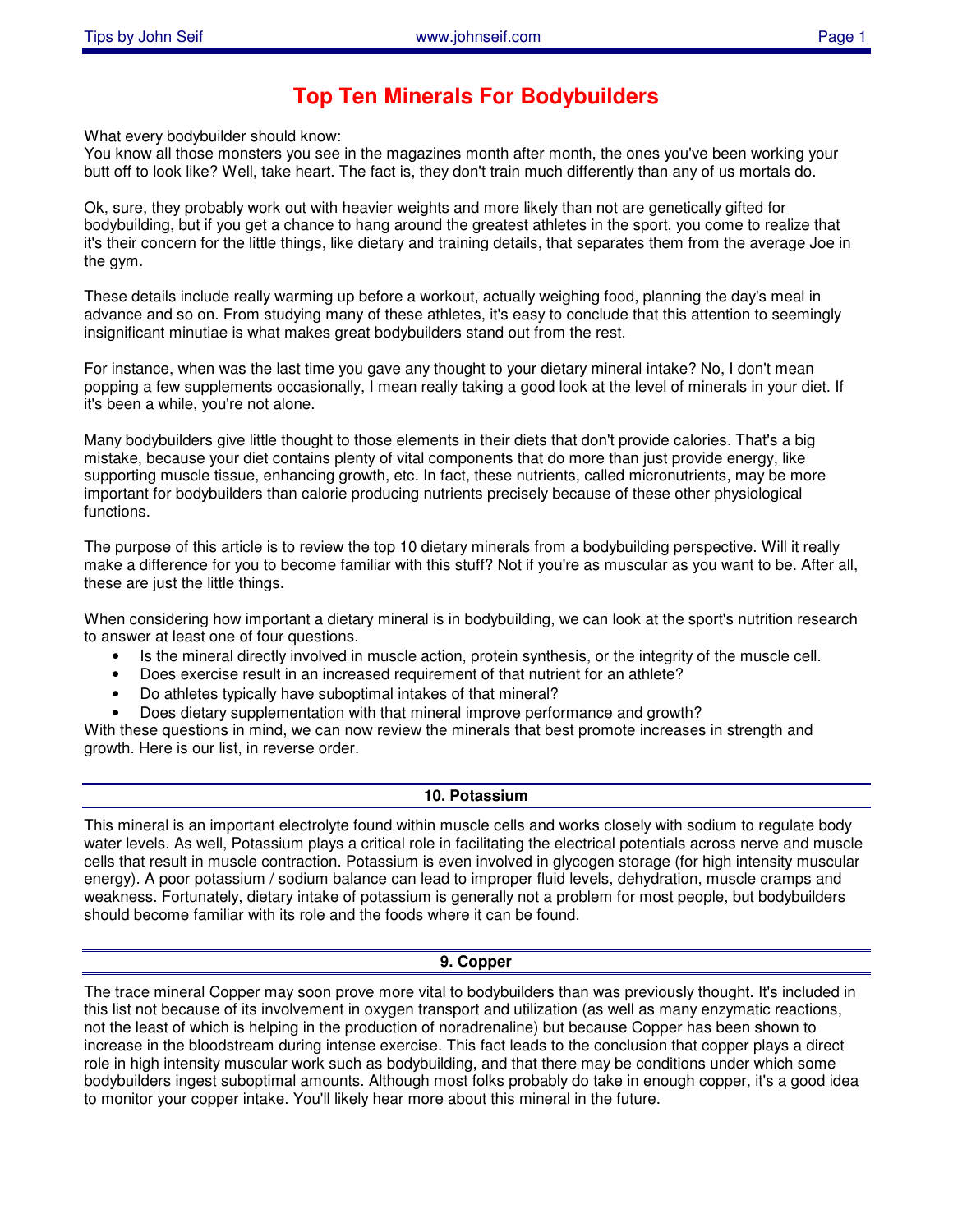# **8. Vanadium**

This is a nonelectrolyte mineral that has received much recent attention in the bodybuilding community due to the perceived effects of one of its salt forms, vanadyl sulfate. Vanadium is to sea creature what iron is to humans; it makes a jellyfish's blood green like iron makes our blood red. Although the vast majority of research on Vanadium supplementation has been carried out on diabetic rats, the published results tend to show a promising glycogen storing effect on muscle tissue. This may explain the subjective analysis of some bodybuilders who swear the feel 'harder' after taking vanadyl sulfate. Problem is, we really don't know much yet about vanadyl sulfate's effects on athletic performance. Nor do we know much about the long term effects of supplementation with vanadium salt, but there is a theoretical mechanism of action and at least some promise.

**7. Iron**

You may be aware that the mineral Iron is a constituent of hemoglobin and is responsible for oxygen transport and, indirectly, subsequent oxidative energy production. What does this have to do with bodybuilding? Well, your ability to recover between sets is related to the efficiency of your aerobics system. The more oxygen you can supply to your working muscles, the quicker your muscles can recover in time for another hard set.

Moreover, Iron is particularly critical for female bodybuilders. Women lose some Iron in their menstrual flow every month. As well, female weight trainers, who typically don't consume much red meat, which is high in iron, may not readily replace vulnerable iron stores. Therefore, female bodybuilders run the risk of anemia if they're not careful about iron intake.

# **6. Phosphorus**

A mineral that is present in the body in large amounts, phosphorus is directly linked to exercise metabolism since it produces high energy molecules such as Adenosine Triphosphate (ATP) and Creatine Phosphate. Phosphorus works in conjunction with Calcium, so it's important to keep phosphorus and calcium intakes close to a 1:1 ration; an imbalance creates a potential nutrition problem. Of further interest, phosphorus supplementation has been shown to decrease blood lactic acid levels during exercise.

# **5. Sodium**

As most bodybuilders know, Sodium is an electrolyte that plays a vital role in the regulation of body fluids. The level of sodium in the body determines the amount of water the body will 'hold', and high intakes can cause body tissues to swell. (It is not uncommon to look like 'Quasibloato' and be up to two pounds heavier the morning after scarfing down a Big Mac and large fries.) Although a normal diet usually contains a reasonable amount of sodium, be careful not to limit sodium intake too much at contest time to get an ultra shredded look. An excessively low sodium intake turns on protective mechanisms within the body that cause sodium and water retention. Finally, keep in mind that sodium plays a major role in resistance training; its function in nerve impulse transmission and muscular contraction is critical to bodybuilders. Dietary sodium isn't all that bad, it's having the right amount that's important.

#### **4. Chromium**

The trace element Chromium is the key part of glucose tolerance factor, a substance that help insulin bind to its receptors on tissues. In other words, Chromium help insulin do its job of transporting glucose, amino acids and fatty acids into cells. Athletes probably need more Chromium than nonathletes, but whether chromium is truly anabolic is a bone of contention among scientists. The fact is that chromium appears to help glucose metabolism and probably helps in lipid metabolism but has not yet been clearly established to increase lean body mass. Claims of ripped, freakish physiques from chromium supplementation are premature, to say the least. However, this mineral weighs in at number four because athletes must become more familiar with its role in physiology.

**3. Zinc**

Think Zinc for growth. That's right, the mineral zinc is involved in virtually all phases of growth. Even more critical for bodybuilders, studies have shown that high intensity exercise stimulates excessive zinc loss. Further, diets of some athletes have been found to be low in zinc. This potential double-edged sword, excess loss coupled with